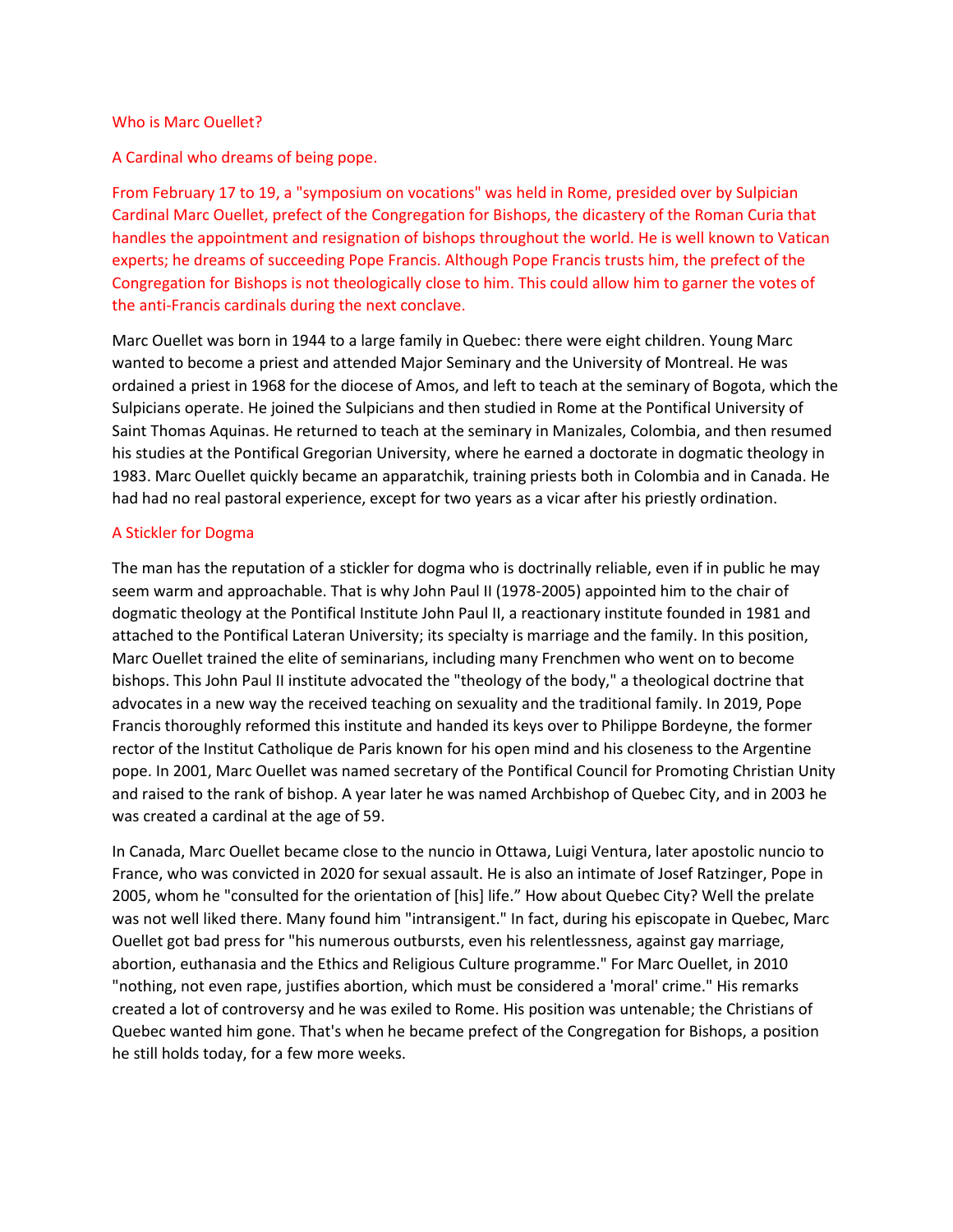In this position, Marc Ouellet shaped the episcopate throughout the world for twelve years, promoting conservative profiles in keeping with the views of Benedict XVI. Papabile at the conclave of 2013, he kept his position under Francis, even though the latter wants bishops who are closer to the people and less rigid. It was Marc Ouellet who shaped the French episcopate as we know it today, with the precious help of Luigi Ventura. We had to wait for the arrival of the new nuncio in Paris, Celestino Migliore, in 2020, to see more pastorally open profiles in the episcopate.

## A "theological partner" and "strange academicians."

But an unfortunate reputation for intrigue clings to the cardinal. Moreover, it is hard to know what to make of some of his associations. In 2014, he prefaced a book by the priest and "psychoanalyst" Tony Anatrella, suspended *a divinis* since by the Archbishop of Paris in 2018 after accusations of sexual boundary violations. The accusations dated back to 2006. The same Tony Anatrella participated, though without an invitation it seems, in the Symposium on the priesthood organized by Marc Ouellet. This is according to a Facebook post of Dominican Father Philippe Lefebvre, who has accompanied victims of this priest since forever and never misses an opportunity to denounce him.

Marc Ouellet was also recently cited in an obscure affair revealed by *Le Monde* concerning the Dominican Sisters of the Holy Spirit in Pontcallec (Morbihan) where unauthorized exorcisms were allegedly practiced. One of the sisters was dismissed for "serious misconduct" from this traditionalist congregation where the prefect of the congregation for the bishops enjoyed frequent stays. This religious sister is said to be at war with another sister, a friend of Marc Ouellet, with whom she maintains "a privileged relationship." Thus he prefaced the doctoral thesis on Saint Thomas Aquinas defended at the Sorbonne by this "theological partner [who] also serves as his assistant and chauffeur in Rome as well as in France.

Moroever this sister is a member of the scientific committee of the Symposium on Vocations, along with two members of the Catholic Academy who signed a response to the Sauvé report, to which the CIASE [which published the original Sauvé report on clerical abuse of minors in the French Church—*trans.*] gave a curt response. These academicians, known for their ultra-conservative positions, have very precisely torpedoed the work of the CIASE before it reached the pope.

## Behind the scenes of the next conclave . . .

This, therefore is the prelate who, negative balance sheet and all, eagerly desires to succeed Francis. Of course, in order for there to be a conclave, the pope must die or resign. Furthermore, for a cardinal to be elected, he must be under 80 years of age. This June, Cardinal Ouellet will turn 78, the age at which Josef Ratzinguer became pope. But Francis is still in office, despite his health problems and his 86th birthday. And he's still making plans: he just announced a Holy Year for 2025 . . . .

But whether he is an elector or not, Marc Ouellet will certainly play a role in the next conclave, either as an actor or behind the scenes, promoting traditional doctrine, especially on priestly celibacy and the family. A shady character, his election would hardly be good news for the Church, shaken as it is by all sorts of scandals and difficulties arising from the lack of comprehensive reforms. Rather than an operator, the Church after Francis will need to consolidate the few reforms undertaken since 2013 to bring it fully into the 21st century. The task is arduous and far too heavy for Cardinal Ouellet, a man of the past who has never been known for his innovative impulses.